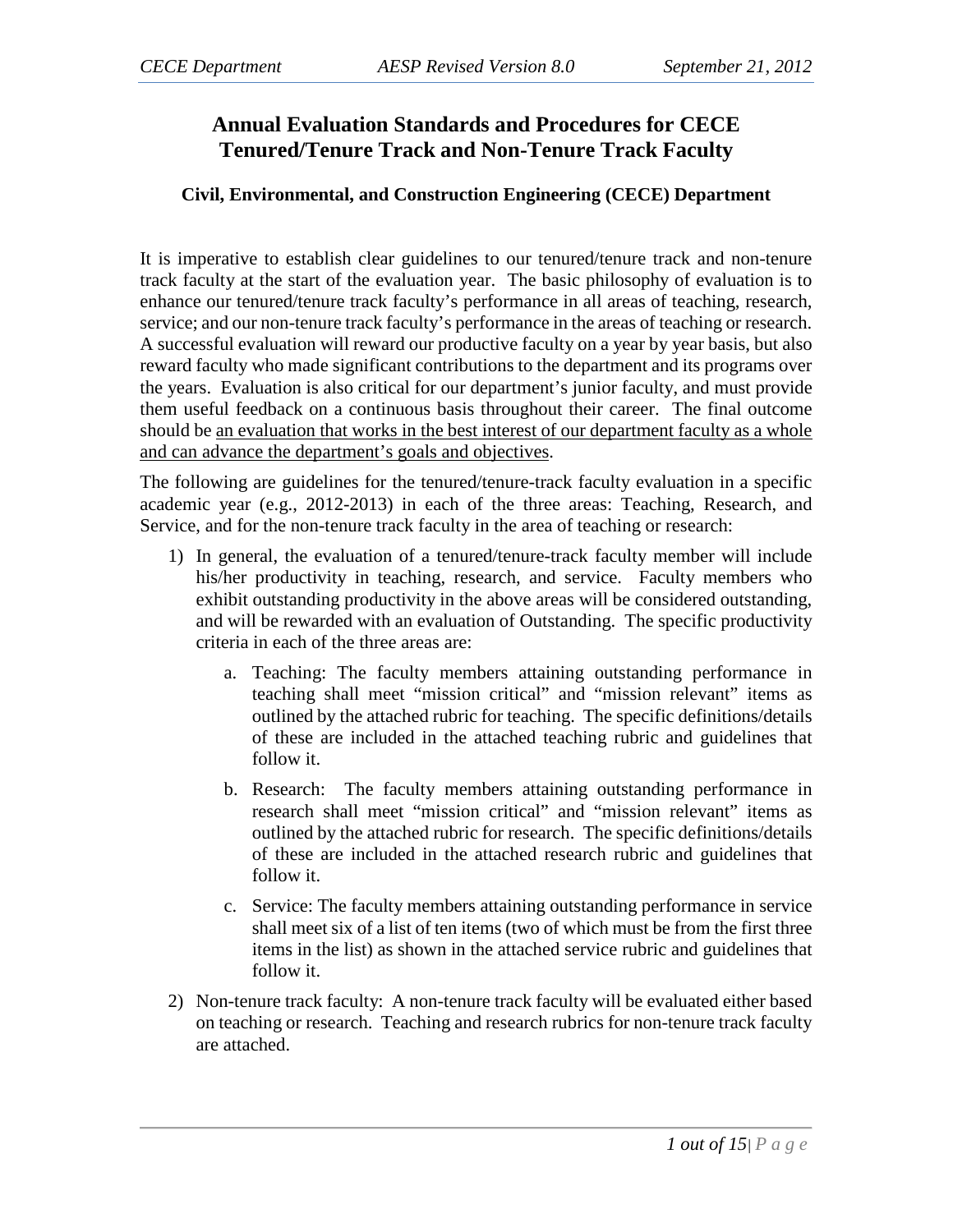3) Weight factors breakdown between teaching, research, and service for tenured/tenure track faculty:

The tenured/tenure track faculty and department chair together will come up with the faculty assignment and (FTEs) in teaching, research, and service that will be used to assess the faculty member's performance in the evaluation period. This agreement should be done at the beginning of the evaluation period per the BOT-UFF Collective Bargaining Agreement, and must be documented in AA46 form (see details in FTE guidelines below). FTEs should be consistent with the College of Engineering and Computer Science (CECS) published workload policy. Furthermore, it should reflect precisely course work load and other activities of the tenured/tenure track faculty. This includes accounting for graduate student supervision, writing research proposals, research release and buy outs, and service. The FTE weights or percentages will be used in conjunction with evaluation ratings in each area of teaching, research, and service to come up with an overall weighting score as a guide to assess the evaluation of the tenured/tenure track faculty member's overall category (Outstanding, Above Satisfactory, Satisfactory, Conditional, and Unsatisfactory). The scale to be used is consistent with Article 10 Supplement to the BOT-UFF Collective Bargaining Agreement namely: *Value of 4 is assigned for Outstanding, 3 is assigned for Above Satisfactory, 2 is assigned for Satisfactory, 1 is assigned for Conditional, and 0 is assigned for Unsatisfactory*. *A value below 1.5 shall be considered below Satisfactory*, (page 11 of 12, Article 10).

#### **Guidelines for Assigning FTE for Tenured/Tenure Track and Non-tenure Track Faculty**

The following are more detailed guidelines for FTE distribution between the three areas: teaching, research, and service:

- *Teaching FTE for Tenured/Tenure Track Faculty*. The CECS published workload policy states that "During each of the Fall and Spring semesters, a faculty member will normally teach the equivalent of two courses...This is to be considered (50%) of the normal workload for that semester." One course release is equivalent to 0.25 FTE or 25% of faculty salary per semester, therefore for each class faculty is assigned to teach per semester, he/she will be assigned 25% teaching load. Two courses per semester means 50% teaching load.
- *Service FTE for Tenured/Tenure Track Faculty*. Service assignment should be set at 25% based on the CECS published workload policy. As described in this policy, this is equivalent to 3 classroom contact hours per week and should be "distributed between university support functions such as serving on university, college, and/or department committees; undergraduate and graduate student advising and mentoring, career guidance; and professional activities designed to enhance the professions of engineering and computer science."
- *Research FTE for Tenured/Tenure Track Faculty*. Based on the published CECS workload policy, "Twenty-five percent (25%) of the faculty member's workload,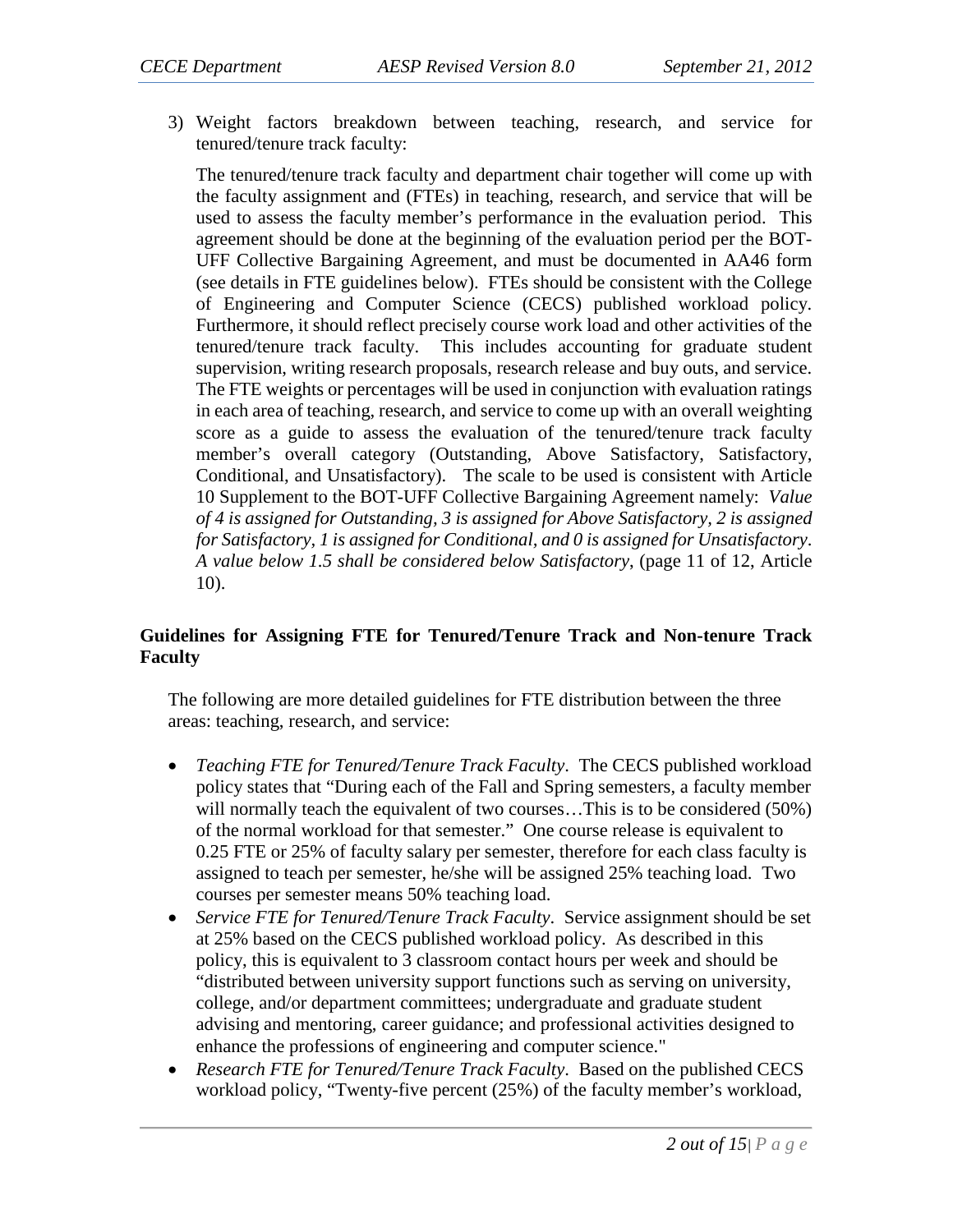equivalent to 3 classroom contact hours per week, should be devoted to research and creative activities. This includes the execution of research, writing of papers, preparation of proposals, and the individual instruction of students in the execution of dissertations and theses as well as the participation in technical conferences."

- *Signing the AA46 Form at the Beginning of the Evaluation Period*. Based on the above FTE guidelines, and the CECS published workload policy for teaching, research, and service, each tenured/tenure track faculty and department chair together will come up with the faculty's FTE breakdown in teaching, research, and service that will be used to assess the faculty member's performance in the evaluation period. Then, each tenured/tenure track faculty member must fill out and sign form AA46 at the beginning of each evaluation period. The percentages in this form will be used as the basis for calculating the evaluation score at the end of the evaluation period.
- *Special Cases*. Tenured/tenure track faculty members who serve as department administrators (e.g., Associate Chair, Graduate Program Coordinator, or Steering Committee for Senate) are considered special cases and the percentages for the above assignments will be determined based on discussion with the department chair.
- *Non-Tenure Track Teaching Faculty*. The FTE for non-tenure track teaching faculty is 100% teaching since they will be teaching four courses every semester. This also needs to be documented in a signed AA46 form at the beginning of each evaluation period.
- Non-Tenure Track Research Faculty (or Full Time Research Associates). The FTE for non-tenure track research faculty (or full-time research associates) is 100% research since they will be conducting full time research every semester. This also needs to be documented in a signed AA46 form at the beginning of each evaluation period.
- 4) Non-Tenure track teaching faculty will be evaluated according to the teaching rubric for non-tenure track teaching faculty (attached to this document) which best describes their function while at UCF.
- 5) Non-Tenure track research faculty will be evaluated according to the research rubric for non-tenure track research faculty (attached to this document) which best describes their function while at UCF.

#### **Calculation of Overall Rating for Tenured/Tenure Track and Non-Tenure Track Faculty Members**

To be consistent with Article 10 Supplement to the BOT-UFF Collective Bargaining Agreement, a score from 0 to 4 will be assigned to each of the four categories as follows:

- A score of zero (0) is assigned for *U* category.
- A score of (1) is assigned for *C* category
- A score of (2) is assigned for *S* category.
- A score of (3) is assigned for *AS* category.
- A score of (4) is assigned for *O* category.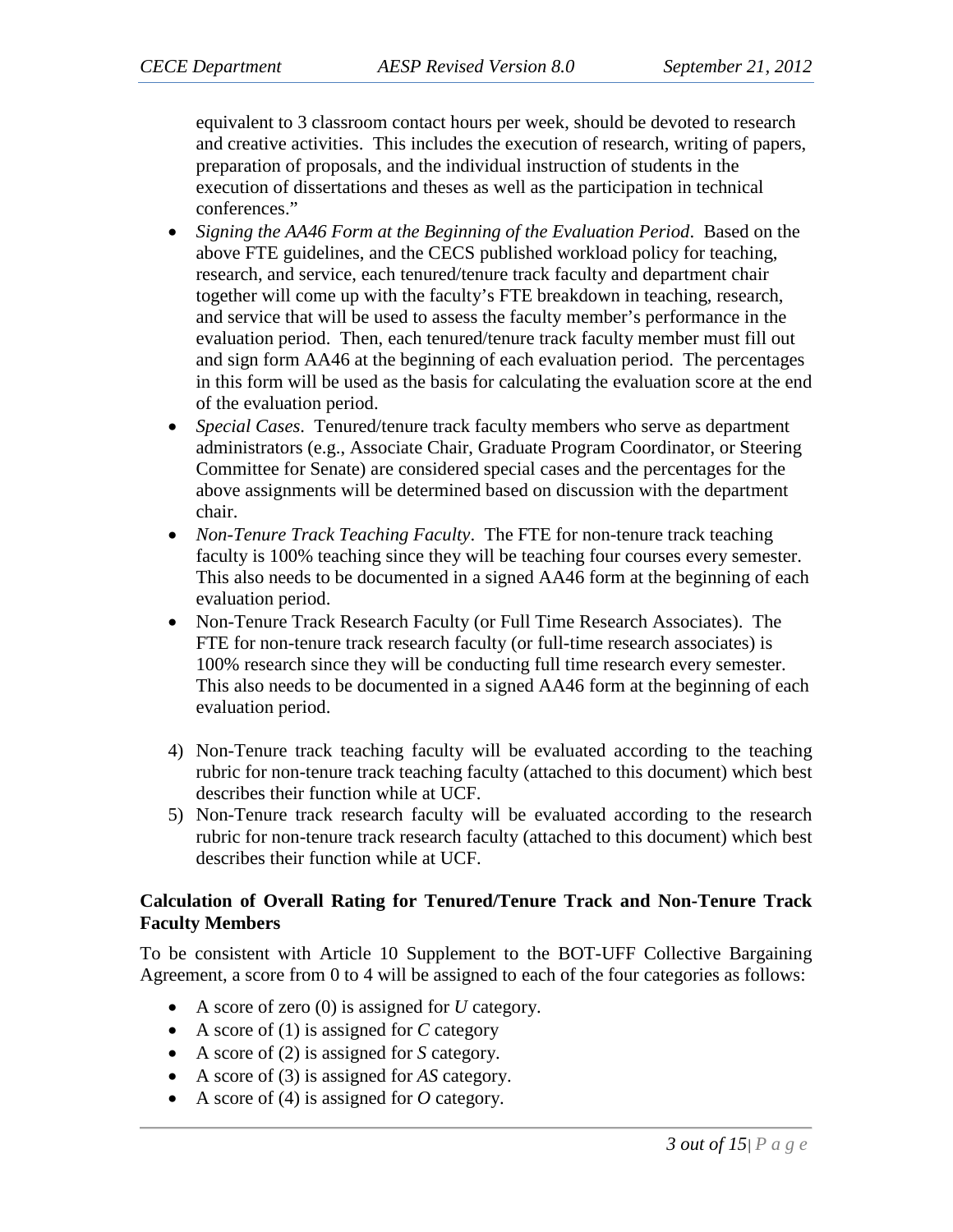The following pages contain rubric for tenured/tenure track faculty's three areas of responsibility: Teaching, research, and service; followed by rubric for non-tenure track faculty's main area of responsibility: Teaching or research. The rubric is used to come up with a category classification of (*O*, *AS*, *S*, *C*, and *U*) for each area of responsibility. Detailed guidelines under each rubric are provided.

Please note that the narrative under teaching rubric of tenured/tenure track faculty provides enough details to cover both tenured/tenure track and non-tenure track faculty members in the area of teaching.

Next, the percent weights (or FTEs) of (teaching, research, and service) as explained under item 3 above will be used to calculate an **overall score**. To be consistent with Article 10 Supplement to the BOT-UFF Collective Bargaining Agreement, the overall score must be a number between 0 and 4.

The **overall score** out of 4 determines the overall rating of the tenured/tenure track faculty as follows:

If the calculated score < 1 then the overall rating is Unsatisfactory (*U*).

If  $1 \leq$  calculated score  $\leq 1.50$  then the overall rating is Conditional (*C*)

If  $1.5 \leq$  calculated score  $\leq$  2, then the overall rating is Satisfactory (*S*).

If  $2 <$  calculated score  $\leq 3$  then the overall rating is Above Satisfactory (AS).

If the calculated score is > 3 then the overall rating is Outstanding (*O*).

A spreadsheet is used to simplify calculation of the overall score. The last page of this document contains a spreadsheet demonstrating several example cases for faculty evaluation. These cases cover tenured/tenure track faculty, as well as teaching or research non-tenure track faculty.

### **Sabbatical Leaves and Unpaid Leaves**

A tenured/tenure track faculty who is on sabbatical leave or unpaid leave will be evaluated using a different method.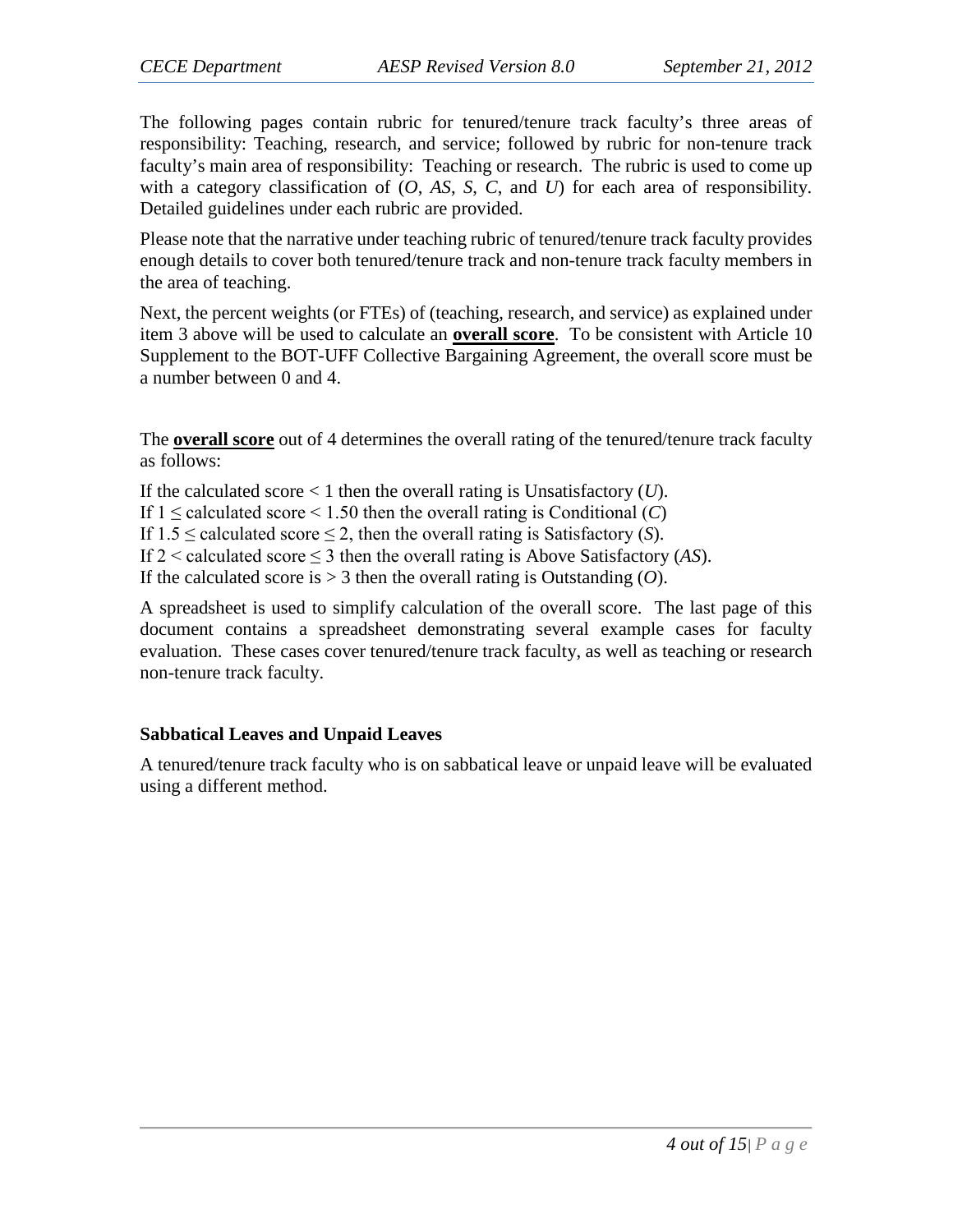|   |                                                                                                      | 1) Tenured/Tenure Track Faculty Area of Responsibility: Teaching                                     |                                                                                                                                   |                                                                                                                                                   |                                                                                                                                                     |                |
|---|------------------------------------------------------------------------------------------------------|------------------------------------------------------------------------------------------------------|-----------------------------------------------------------------------------------------------------------------------------------|---------------------------------------------------------------------------------------------------------------------------------------------------|-----------------------------------------------------------------------------------------------------------------------------------------------------|----------------|
| # | $\mathbf{U}$                                                                                         | $\mathbf C$                                                                                          | S                                                                                                                                 | <b>AS</b>                                                                                                                                         | 0                                                                                                                                                   | #              |
|   | If three or more of the<br>following apply                                                           | If two of the following apply                                                                        | Has achieved a 50% or more of<br>student perception ratings of<br>"Good" or higher + Must meet<br>all of the following            | Must meet S+ Achieves 70%<br>"Good" or higher ratings on<br>student perception ratings $+1$<br>Mission Critical $(*) + 2$ Mission<br>Relevant (R) | Must meet $S +$ Achieves 80%<br>"Good" or higher ratings on<br>student perception ratings $+2$<br>Mission Critical $(*) + 3$ Mission<br>Relevant(R) |                |
|   | Not a member or a chair in<br>any theses/dissertation<br>committee (3 year total)                    | Not a member or a chair in any<br>theses/dissertation committee<br>(3 year total)                    | Member or a chair in at least one<br>theses/dissertation committee (3)<br>year total)                                             | * Chair of 2 MS theses in-progress                                                                                                                | * Chair of 2 MS theses in-progress                                                                                                                  | C1             |
|   | More than 50% of student<br>lower                                                                    | More than 50% of student<br>perception ratings are fair or perception ratings are fair or<br>lower   | Meets classes as scheduled and<br>gives final exams during<br>scheduled period                                                    | * Chair of 2 PhD dissertations in-<br>progress                                                                                                    | * Chair of 2 PhD dissertations in-<br>progress                                                                                                      | $\mathbf{C}2$  |
|   | Does not provide and<br>follow a syllabus that<br>follows current university                         | Does not provide and follow a<br>syllabus that follows current                                       | Provides and follows a syllabus<br>that follows current university<br>guidelines and holds reasonable<br>amount of office hours   | * Advisor of 2/3 MS theses/year (or<br>10/3 non-thesis/year) to completion<br>(3-year average)                                                    | * Advisor of 2/3 MS theses/year (or<br>$10/3$ non-thesis/year) to completion<br>(3-year average)                                                    | C <sub>3</sub> |
| 3 | guidelines and does not hold<br>reasonable amount of office                                          | university guidelines and does<br>not hold reasonable amount of                                      |                                                                                                                                   | *Advisor of 0.2 PhD/year to<br>completion (5-year average)                                                                                        | *Advisor of 0.2 PhD/year to<br>completion (5-year average)                                                                                          | C <sub>4</sub> |
|   | hours                                                                                                | office hours                                                                                         |                                                                                                                                   | Curriculum or course development                                                                                                                  | * Curriculum or course development                                                                                                                  | C <sub>5</sub> |
|   | Does not meet classes as<br>scheduled and/or does not<br>give final exams during<br>scheduled period | Does not meet classes as<br>scheduled and/or does not give<br>final exams during scheduled<br>period |                                                                                                                                   | * Educational book publishing<br>R-Award for excellence in teaching                                                                               | * Educational book publishing<br>R-Award for excellence in teaching                                                                                 | C6<br>R1       |
|   |                                                                                                      |                                                                                                      |                                                                                                                                   | R-Annual assessment & ABET                                                                                                                        | R-Annual assessment & ABET                                                                                                                          | $\mathbb{R}2$  |
|   |                                                                                                      |                                                                                                      |                                                                                                                                   | R-Industry and/or educational<br>partnerships                                                                                                     | R-Industry and/or educational<br>partnerships                                                                                                       | R3             |
|   |                                                                                                      |                                                                                                      |                                                                                                                                   | R-Faculty advisor of student<br>organizations                                                                                                     | R-Faculty advisor of student<br>organizations                                                                                                       | R4             |
|   |                                                                                                      |                                                                                                      |                                                                                                                                   | R-Conduct/Attend workshops,<br>professional development                                                                                           | R-Conduct/Attend workshops,<br>professional development                                                                                             | R5             |
|   |                                                                                                      |                                                                                                      | 1) Note that student perception ratings are the average of the overall instructor score over all courses during evaluation period | R-Maintain active PE                                                                                                                              | R-Maintain active PE                                                                                                                                | R6             |

*1) Note that student perception ratings are the average of the overall instructor score over all courses during evaluation period.*

*2) If a course has multiple sections (e.g., graduate courses), use weighted average score for the course based on no. of students/section --Similar to TIP portfolio preparation.*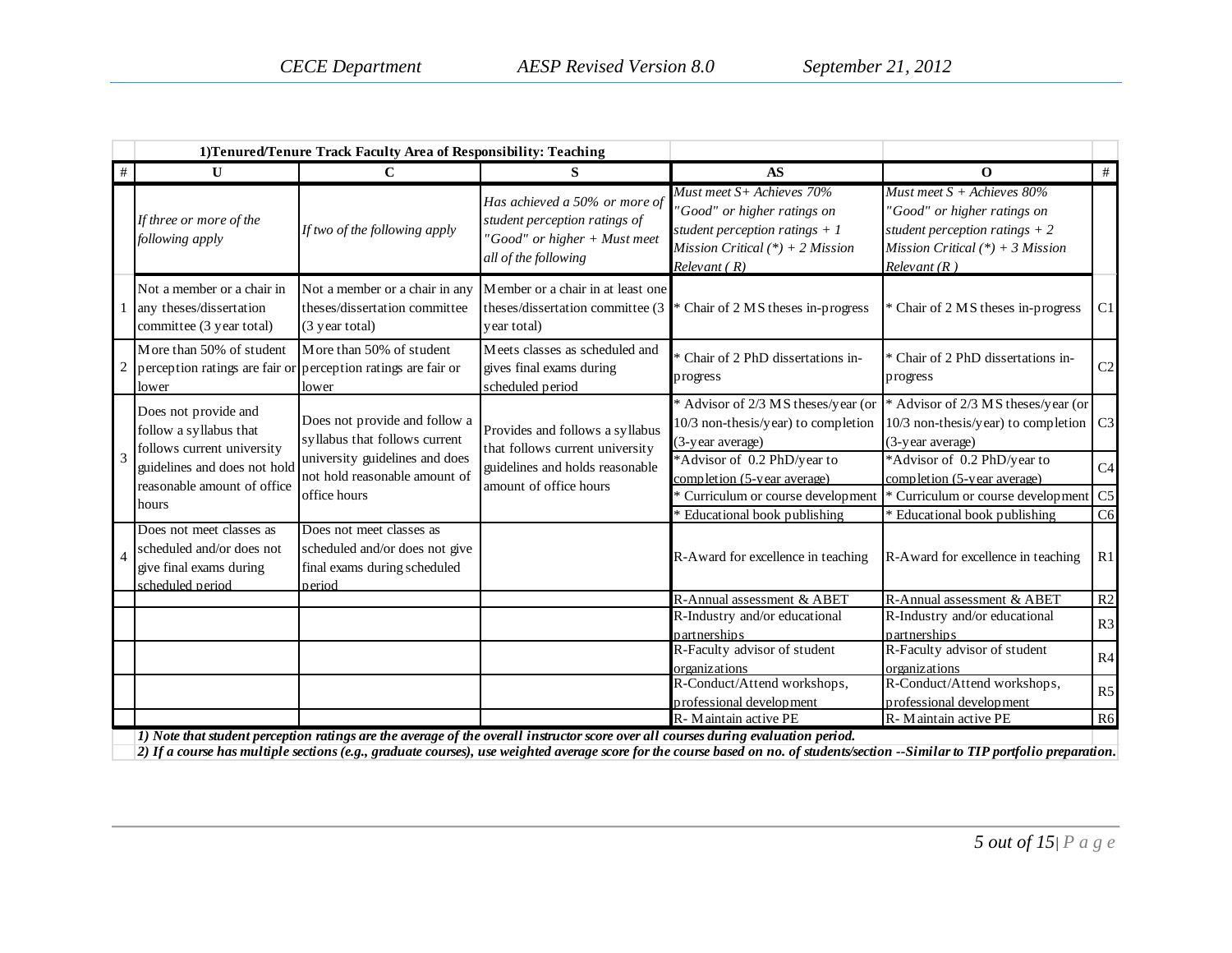# **Tenured/Tenure Track Faculty Teaching Rubric Guidelines**

The following are guidelines for implementing teaching rubric:

- The student perception ratings are based on the average of the "overall instructor score" averaged over all courses taught during the evaluation period.
- If a course has multiple sections, such as distance learning graduate courses, then a weighted average over all sections that takes into account enrollment size in each section is needed to come up with the overall instructor score for this course.
- The *AS* and *O* categories have six (6) "mission critical" and six (6) "mission relevant" items. The "mission critical" items are numbered C1 through C6, while the "mission relevant" items are numbered R1 through R6. The terms "mission critical" and "mission relevant" are self-explanatory. This numbering system is reflected on the right side of the teaching table. Numbering on the left side of the table is for the other three categories: *U*, *C*, and *S*.
- *PhD and MS productivity tradeoff*. Since one of the main objectives in this department is to graduate more PhDs, it should be possible to use higher productivity in PhDs as a substitute for lower productivity in MSs. For example, even though the "mission critical" states 2 MS thesis, if a tenured/tenure track faculty chairs 3 PhDs and only 1 MS thesis with a total of 4 graduate students, he or she should get credit for both "mission critical" items under *AS* or *O* (just like being Chair of 2 MS and 2 PhDs, which results in the same total of 4 graduate students). Also, the same applies to PhD completion. For example, if a tenured/tenure track faculty graduates 0.6 PhD/yr instead of 0.2/yr but only graduates 1 MS in three years then the excess PhD graduation should substitute (or make up for) the lack of MS graduation (but this could not be applied otherwise, i.e., lack of PhD productivity cannot be substituted with higher MS productivity).
- *Tradeoffs between "mission critical" and "mission relevant" items in the lists for AS and O*. If more of the "mission critical" items are met, they can be traded off for lack of "mission relevant" items, but not the other way around.
- *Educational book publishing*. Educational book publishing should count for the last three years after it is published. Educational book publishing includes reference books, manuals, encyclopedia, etc.
- *Curriculum or course development*. This includes developing and introducing a totally new course, teaching a course for the first time even if course is being offered by the department on a regular basis, introducing major revisions to an existing course…etc.
- *Annual assessment and ABET*. Note that teaching PE and FE review courses is considered part of the involvement in annual assessment and ABET activities.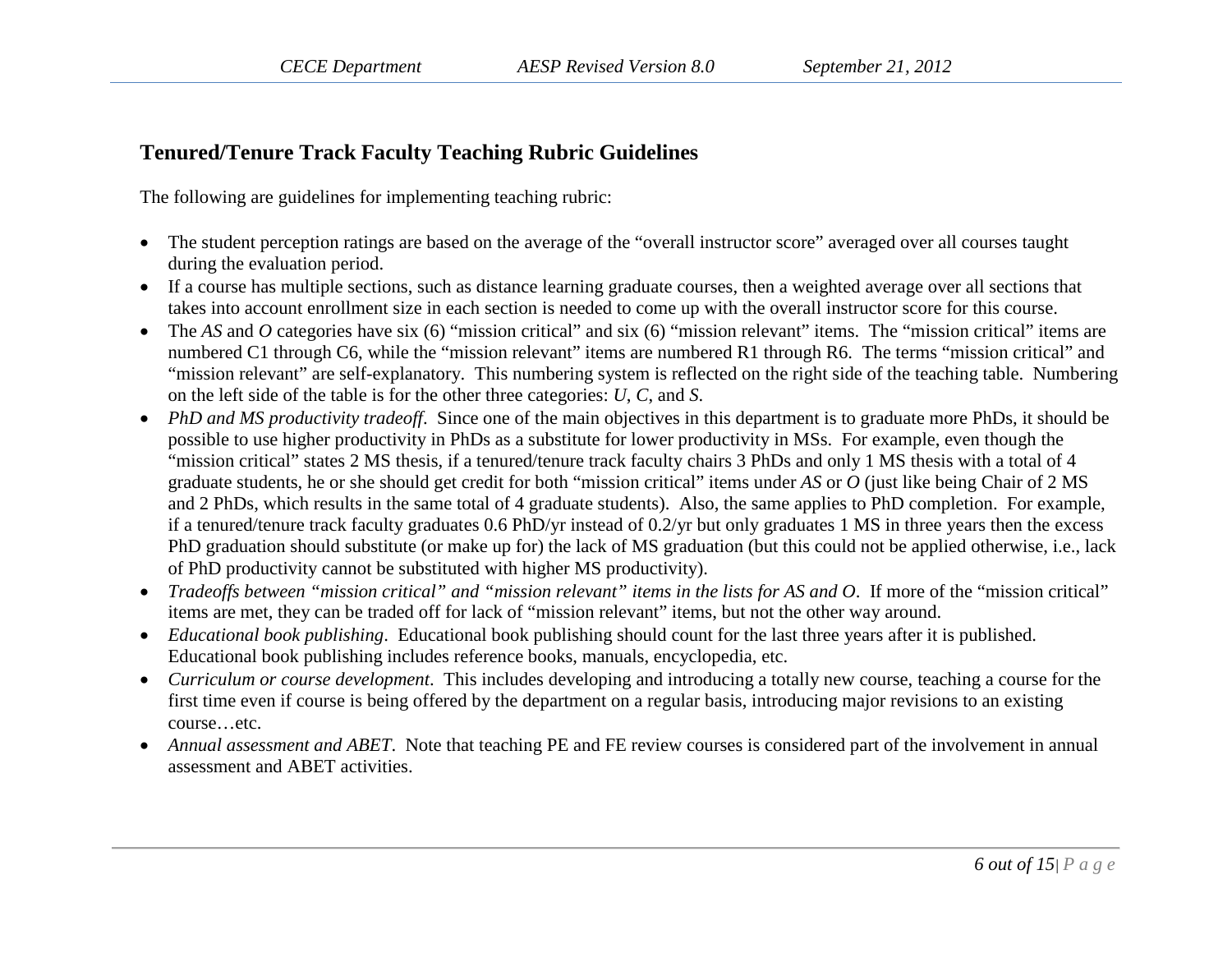- *Industry and educational partnership*. Examples of this partnership include lab development, support for equipment and software, obtaining scholarships for students supported by the industry, and/or other relevant activities.
- *Conduct/Attend Workshops, professional development.* Examples of professional development include FCTL, ASCE EXCEED, educational proposals, and so on.
- *"Mission critical" and "mission relevant" items for tenured/tenure track faculty (rubric on page 5) and for non-tenure track faculty (rubric on page 13)*. Common teaching rubric items between both rubric for tenured/tenure track faculty and rubric for non-tenure track faculty have the same interpretation as explained in the above bullets for teaching rubric guidelines.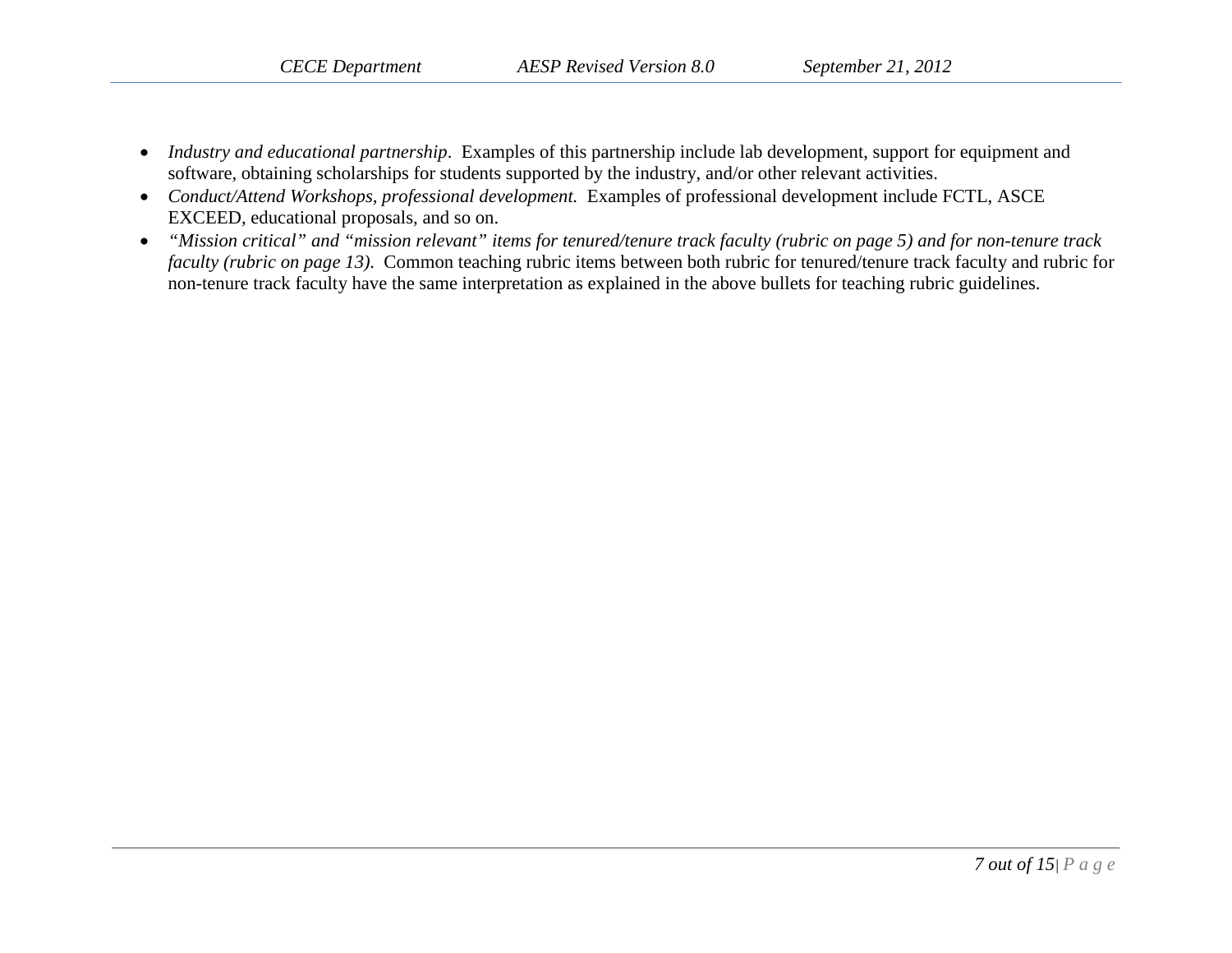| 2) Tenured/Tenure Track Faculty Area of Responsibility: Research |  |  |
|------------------------------------------------------------------|--|--|
|                                                                  |  |  |

| #              | $\overline{\mathbf{U}}$                                                                            | C                                                   | S                                                                                                                           | AS                                                                                                                                                 | $\overline{0}$                                                                                                                                | #               |
|----------------|----------------------------------------------------------------------------------------------------|-----------------------------------------------------|-----------------------------------------------------------------------------------------------------------------------------|----------------------------------------------------------------------------------------------------------------------------------------------------|-----------------------------------------------------------------------------------------------------------------------------------------------|-----------------|
|                | All three of the<br>following apply                                                                | Two of the following<br>apply                       | Must meet three of the<br>following                                                                                         | At least 1 journal paper published/yr (3 yr<br>$avg$ ) + Must meet $S + 2$ Mission Critical<br>$(*) + 2$ Mission Relevant (R)                      | No of journal publications $>$ dept. avg.<br>$(3 \text{ yr} avg) + Must$ meet $S + 4$ Mission<br>Critical $(*) + 3$ Mission Relevant (R)      |                 |
|                | Zero journal/conference<br>submission                                                              | Zero<br>journal/conference<br>submission            | Journal/conference paper<br>submission                                                                                      | * Five year average of funding level or<br>research expenditures $>$ or = 50K/yr as<br>single PI or % credit as Co-PI (from ORC<br>online records) | * Five year average of funding level or<br>research expenditures as single PI or %<br>credit as Co-PI (from ORC records) is<br>$>$ dept. avg. | C1              |
| $\overline{c}$ | Zero research funding<br>or research<br>expenditures (average 5-expenditures (average<br>yr cycle) | Zero research funding<br>or research<br>5-yr cycle) | Must have research<br>funding or research<br>expenditures (average 5-<br>yr cycle)                                          | At least 1 paper in proceedings or 1<br>presentation at national/international<br>conferences                                                      | * At least 3 papers in proceedings or 3<br>presentations at national/international<br>conferences                                             | C2              |
|                | Zero proposal<br>submission                                                                        | Zero proposal<br>submission                         | Proposal submission                                                                                                         | At least 2 proposals submitted during<br>evaluation year                                                                                           | * At least 4 proposals submitted during<br>evaluation year                                                                                    | C <sub>3</sub>  |
|                |                                                                                                    |                                                     | Involvement in research<br>partnership and research<br>teams going after federal,<br>regional, state, or private<br>funding | Support 1 GRA                                                                                                                                      | * Support at least 2 GRAs                                                                                                                     | C <sub>4</sub>  |
|                |                                                                                                    |                                                     |                                                                                                                             | <sup>*</sup> Submitted 2 refereed journal papers                                                                                                   | * Submitted 4 refereed journal papers                                                                                                         | C <sub>5</sub>  |
|                |                                                                                                    |                                                     |                                                                                                                             | *National/International recognition (keynote<br>speaker, journal editorship/conference chair<br>field medal, fellow)                               | *National/International recognition<br>(keynote speaker, journal<br>editorship/conference chair, field<br>medal, fellow)                      | C <sub>6</sub>  |
|                |                                                                                                    |                                                     |                                                                                                                             | * Patent approved                                                                                                                                  | * Patent approved                                                                                                                             | $\overline{C7}$ |
|                |                                                                                                    |                                                     |                                                                                                                             | R-Research or paper award                                                                                                                          | R-Research or paper award                                                                                                                     | R1              |
|                |                                                                                                    |                                                     |                                                                                                                             | R-Involvement in research partnership and<br>research teams going after federal, regional,<br>state, or private funding                            | R-Faculty has leadership role in<br>research partnership and research teams R2<br>going after funding                                         |                 |
|                |                                                                                                    |                                                     |                                                                                                                             | R-Undergraduate involvement in research                                                                                                            | R-Undergraduate involvement in<br>research                                                                                                    | R3              |
|                |                                                                                                    |                                                     |                                                                                                                             | R-Copyright/Trademark (IP)                                                                                                                         | R-FTE of 0.25 or greater research<br>release for Fall or Spring                                                                               | R <sub>4</sub>  |
|                |                                                                                                    |                                                     |                                                                                                                             |                                                                                                                                                    | R-Copyright/Trademark (IP)                                                                                                                    | R5              |

*Note that refereed publications include refereed journal papers and book chapters, although book chapters may weigh more heavily than journal papers.*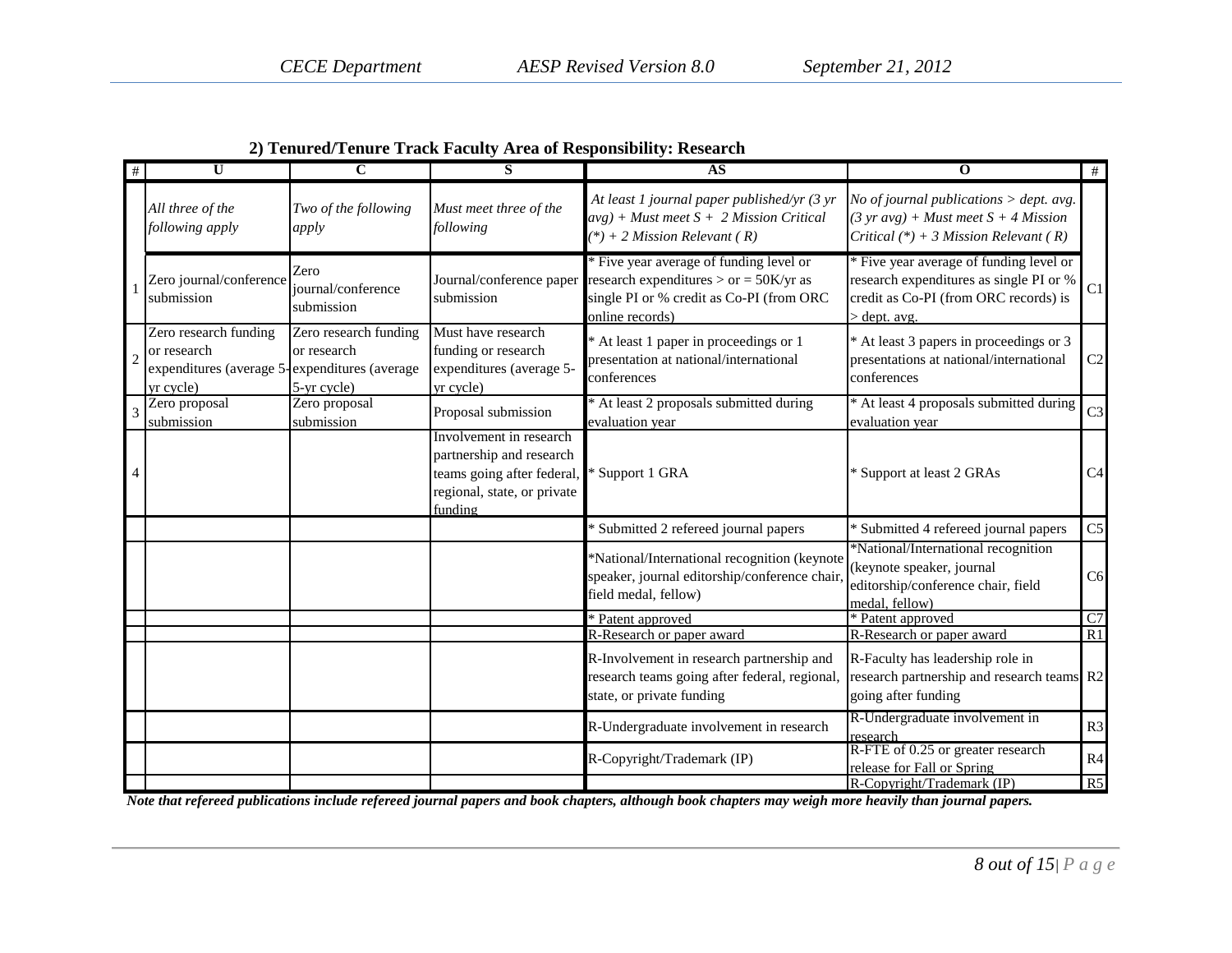# **Tenured/Tenure Track Faculty Research Rubric Guidelines**

The following are guidelines for implementing research rubric:

- Refereed publications should include refereed journal papers and book chapters. Book chapters may weigh more heavily than journal papers.
- Number of journals published is a three-year average. This three-year average is calculated as follows: (1/3) times the total number of (Journal papers published in the three years + Journal papers accepted in the current year). Journal papers accepted in the first two years before current year cannot be counted in this average, this is necessary to prevent duplication in counting papers. If a paper is accepted, a tenured/tenure track faculty needs to show in his/her updated CV and/or faculty annual report the DOI for accepted papers only if this number is available (this is a number assigned to accepted papers before they actually show in print). But if this number is not available, then upon request, a faculty should be able to provide evidence of acceptance such as letter or e-mail correspondence with the journal.
- To be counted in the three-year average, journal papers must be published in a discipline related journal. Publications in interdisciplinary journals are also accepted if they are relevant to the faculty specialty.
- *Outliers in journal publications*. Under the *Outstanding* category, and with respect to the criterion of number of journal publications, the department chair will identify outliers in the department faculty and eliminate them before calculating the average of journal publications.
- Although minimum funding level is ≥ \$50K for *AS* category, special consideration should be given to federal funding from competitive sources such as NSF. In this, and other cases with competitive federal funding, smaller amounts than \$50K will be considered sufficient to qualify for *AS* category.
- *Outliers in research funding level or research expenditures*. Under the *Outstanding* category, and with respect to the criterion of research funding level or research expenditures, the department chair will identify outliers in the department faculty and eliminate them before calculating the 5-year average of research funding level or research expenditures.
- *Refereed journal papers and papers published in conference proceeding/ conference presentations productivity tradeoff*. In light of budget cuts and tight travel budgets, which can prevent attending conferences, it should be possible to use higher productivity in journal publications as a substitute for lower productivity in papers published in conference proceedings/papers presented at national/international conferences. For example, even though the "mission critical" states 1 paper published in proceedings or 1 presentation at national/international conferences under *AS* category, if a tenured/tenure track faculty publishes 2 journal papers, this should substitute (or make up for) the lack of this one paper in proceedings or one presentation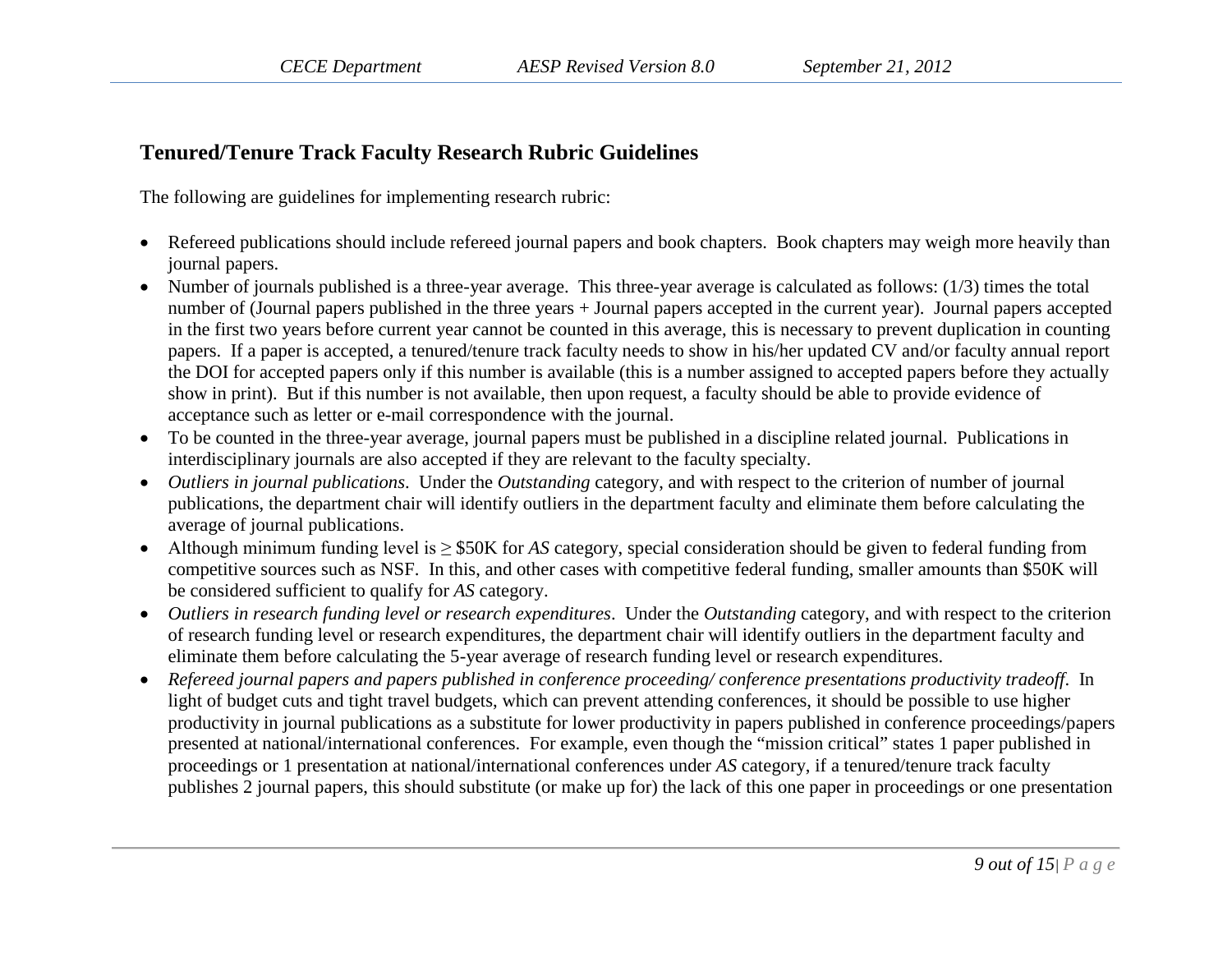at a national/international conference (but this could not be applied otherwise, i.e., lack of journal publications cannot be substituted with higher conference proceedings and/or presentations).

- *Tradeoffs between "mission critical" and "mission relevant" items in the lists for AS and O*. As the case with Teaching Rubric, tradeoff is possible between "mission critical" and "mission relevant" items in the following manner. If more of the "mission critical" items are met, they can be traded off for lack of "mission relevant" items, but not the other way around.
- *National/international recognition*. This includes but is not limited to the following: Keynote speaker at national/international/regional conferences, journal editorship including editor-in-chief or associate editor, national/international/regional conference chair, fellow in key organizations such as ASCE, field medal, and so on…
- *IP*. The term IP (in the last item under *O* and *AS* categories) stands for Intellectual Property.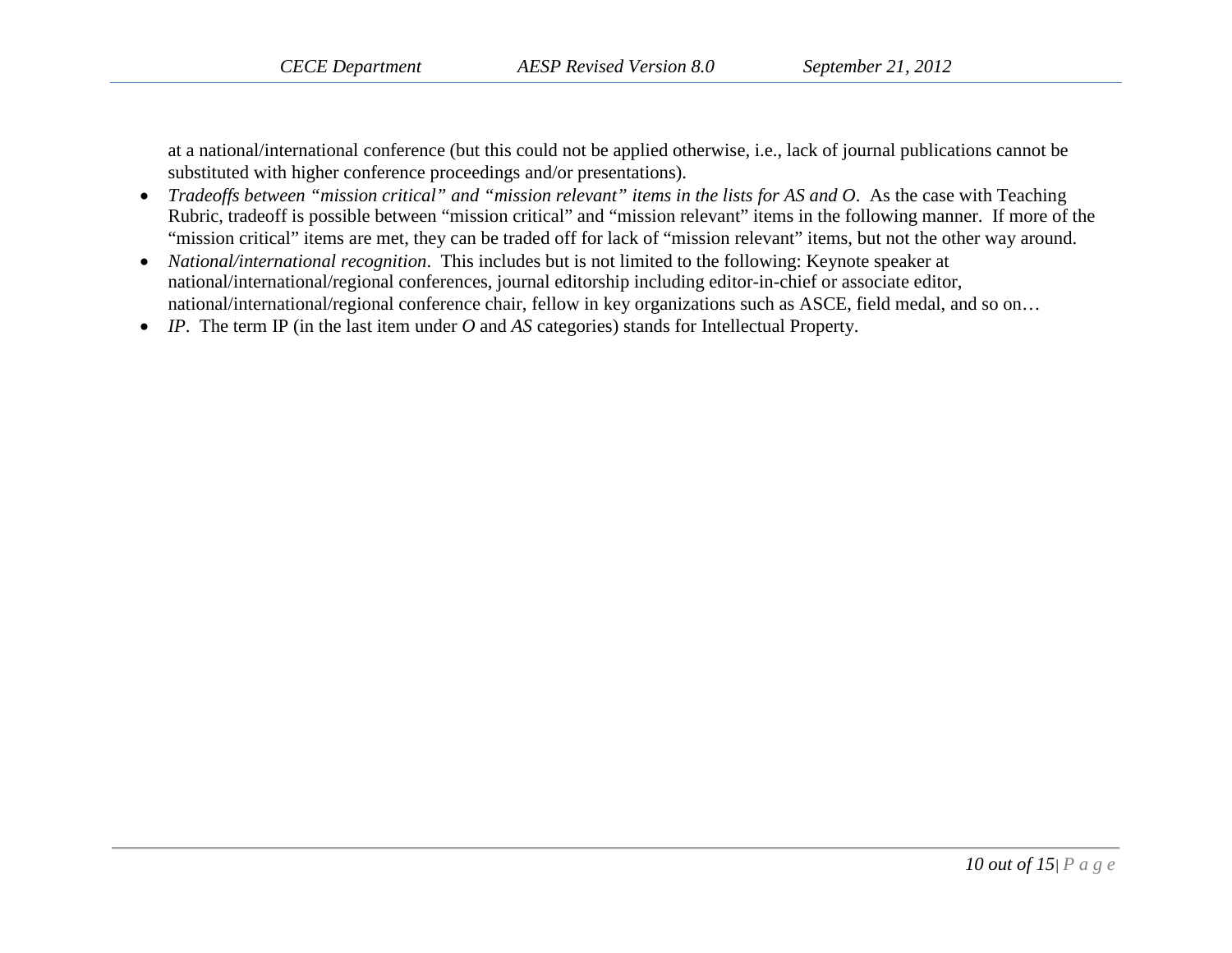|                | 3) Tenured/Tenure Track Faculty Area of Responsibility: Service   |                                                                   |                                                                                    |                                                                                                                   |                                                                                                             |                |
|----------------|-------------------------------------------------------------------|-------------------------------------------------------------------|------------------------------------------------------------------------------------|-------------------------------------------------------------------------------------------------------------------|-------------------------------------------------------------------------------------------------------------|----------------|
| $\#$           | U                                                                 | C                                                                 |                                                                                    | AS                                                                                                                | O                                                                                                           | #              |
|                | All three of the<br>following apply                               | Two of the following<br>apply                                     | Must meet two of the first<br>three items                                          | Must meet two of the first three<br>items+two of the rest of 8 items                                              | Must meet two of the first three<br>items+four of the rest of 8 items                                       |                |
|                | No activity in<br>professional<br>organizations                   | No activity in<br>professional<br>organizations                   | Membership in at least one<br>professional organization                            | Membership in at least one<br>professional organization                                                           | Membership in at least one<br>professional organization                                                     | $\mathbf{1}$   |
| $\overline{c}$ | No involvement in<br>Department service                           | No involvement in<br>Department service                           | Participates in at least one<br>Department committee                               | Participates in at least one<br>Department committee                                                              | Participates in at least one<br>Department committee with position $\boxed{2}$<br>of responsibility (Chair) |                |
|                | No involvement in<br>College, University, or<br>Statewide service | No involvement in<br>College, University,<br>or Statewide service | Serves in at least one College,<br>University, Statewide<br>committee, or activity | Serves in at least one College,<br>University, Statewide committee, or<br>activity                                | Serves in at least one College,<br>University, Statewide committee, or<br>activity                          | $\mathfrak{Z}$ |
|                |                                                                   |                                                                   |                                                                                    | Serves in a position of responsibility<br>in at least one professional<br>organization                            | Serves in a position of<br>responsibility in at least one<br>professional organization                      | $\overline{4}$ |
|                |                                                                   |                                                                   |                                                                                    | Has peer-reviewed at least four<br>articles for national or international<br>journals or conferences or proposals | Has peer-reviewed at least six<br>proposals or technical journals or<br>conference papers                   | $\mathfrak s$  |
|                |                                                                   |                                                                   |                                                                                    | Participates in open house                                                                                        | Participates in open house                                                                                  | 6              |
|                |                                                                   |                                                                   |                                                                                    | Other significant involvement (e.g.,<br>referee of tenure/promotion cases for<br>other universities)              | Other significant involvement (e.g.,<br>referee of tenure/promotion cases<br>for other universities)        | $\tau$         |
|                |                                                                   |                                                                   |                                                                                    | K-12 Community Service                                                                                            | K-12 Community Service                                                                                      | $8\,$          |
|                |                                                                   |                                                                   |                                                                                    | Serves in at least one<br>national/international, state, or<br>regional professional board                        | Serves in at least one<br>national/international, state, or<br>regional professional board                  | 9              |
|                |                                                                   |                                                                   |                                                                                    | Recognition (service<br>award/certificate,)                                                                       | Recognition (service<br>award/certificate,)                                                                 | 10             |
|                | Note that service must be discipline related.                     |                                                                   |                                                                                    |                                                                                                                   |                                                                                                             |                |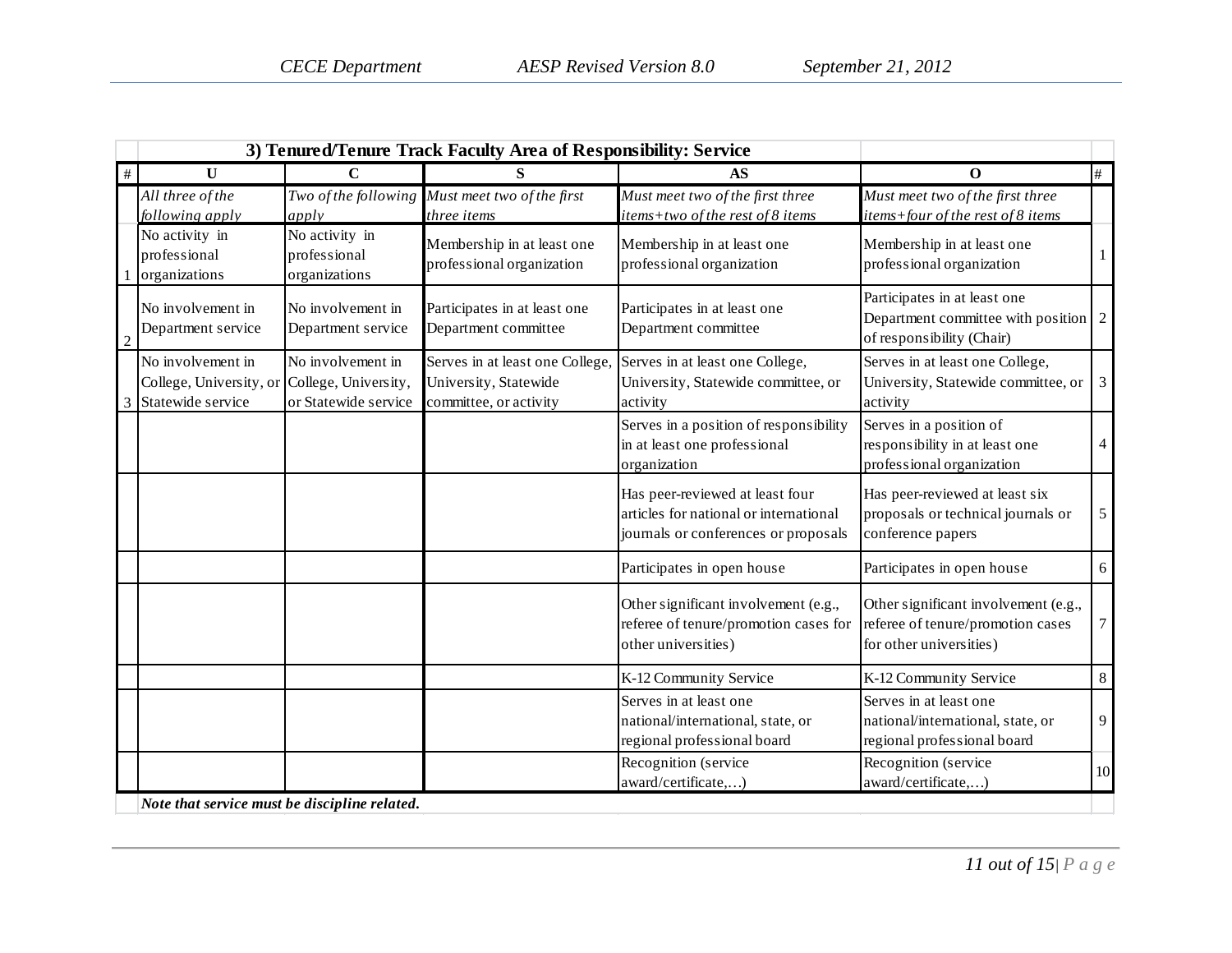## **Tenured/Tenure Track Faculty Service Rubric Guidelines**

The following are guidelines for implementing service rubric:

- Items 1 and 3 for the three categories *S*, *AS*, and *O* are identical. All items for the two categories *AS* and *O* are identical except for item#2 (Chair of a department committee for *O* category) and item#5 (number of refereed reviews per year is different for each of the two categories: *AS* and *O*). Expectations are higher for department committee leadership role for *O* category, and number of reviews per year increases from 4 to 6 for *AS* and *O* categories respectively.
- Items 1 through 10 in the two categories (*AS* and *O*) have equal weights in terms of their importance (i.e., unlike teaching and research rubrics, there are no mission critical or mission relevant classifications under service area).
- A tenured/tenure track faculty must meet two out of the first 3 items (i.e., must meet any two out of items 1, 2, and 3) to qualify for *S* category; must meet two out of the first 3 items plus two out of the rest of 8 items to qualify for *AS* category, and must meet two out of the first 3 items plus four out of the rest of 8 items to qualify for *O* category. This structure is necessary to prevent conflicts between *U* or *C* categories and *S*, *AS*, and *O* categories which are potential outcomes of evaluation for the service area.
- The *U* and *C* categories are self-explanatory.
- *Tradeoffs between items within the S, AS and O categories*. Tradeoffs should be possible between items under these three categories. For example, a tenured/tenure track faculty who is heavily involved in several department committees should be entitled to use this to compensate for the lack of involvement in college or university committees, and so on.
- *Recognition*. This includes service award or certificate among other examples of service recognition.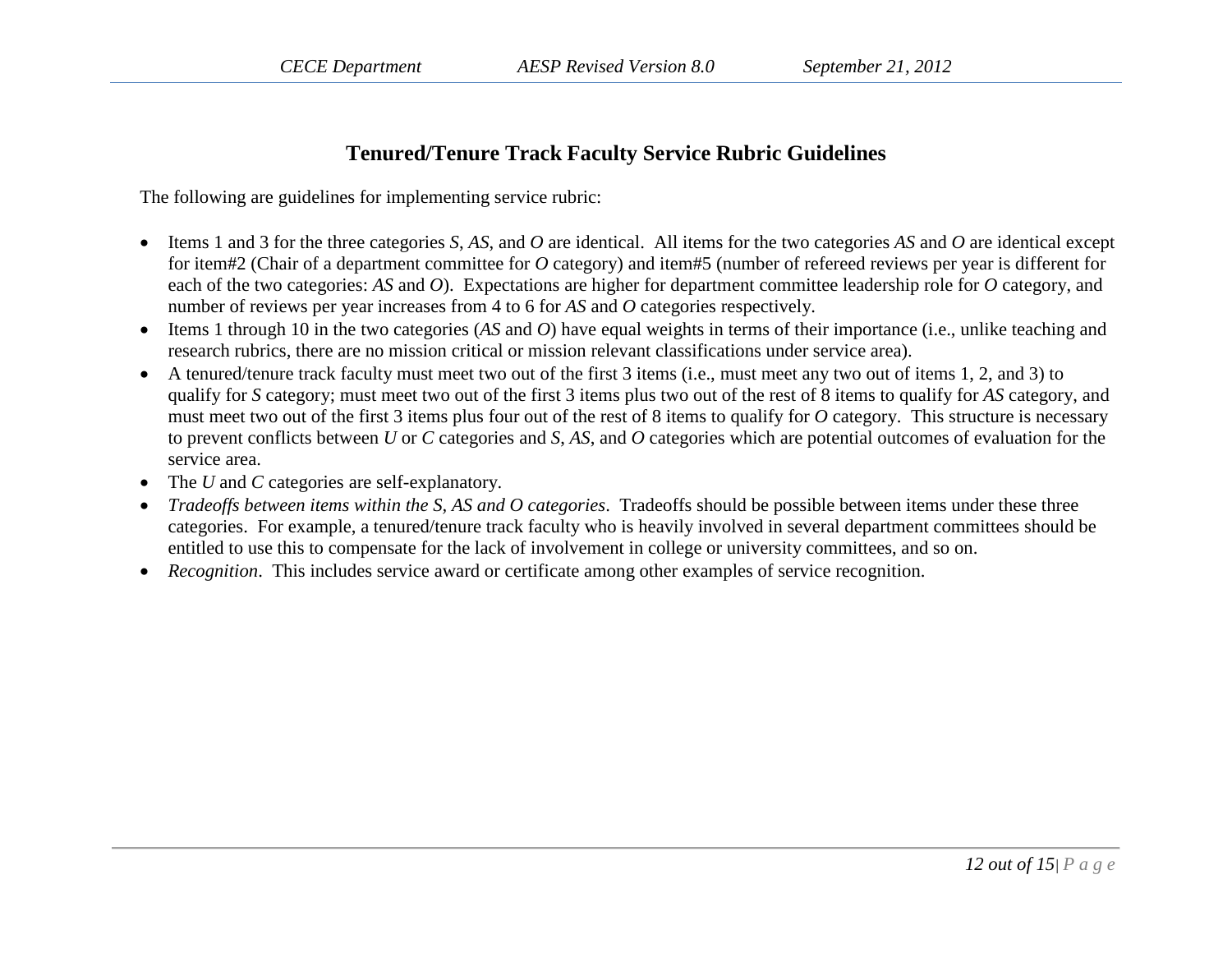| #              | U                                                                                                                                                    | $\mathbf C$                                                                                                                                       | S                                                                                                                      | <b>AS</b>                                                                                                                                        | $\mathbf 0$                                                                                                                                     | #              |
|----------------|------------------------------------------------------------------------------------------------------------------------------------------------------|---------------------------------------------------------------------------------------------------------------------------------------------------|------------------------------------------------------------------------------------------------------------------------|--------------------------------------------------------------------------------------------------------------------------------------------------|-------------------------------------------------------------------------------------------------------------------------------------------------|----------------|
|                | All three of the following<br>apply                                                                                                                  | Two of the following apply                                                                                                                        | Has achieved a 50% or more of<br>student perception ratings of<br>"Good" or higher + Must meet<br>two of the following | Must meet S+ Achieves 70%<br>"Good" or higher ratings on<br>student perception ratings $+1$<br>Mission Critical $(*) + 1$ Mission<br>Relevant(R) | Meet $S +$ Achieves 80% "Good"<br>or higher ratings on student<br>perception ratings $+1$ Mission<br>Critical $(*) + 2$ Mission Relevant<br>(R) |                |
|                | More than 50% of<br>are fair or lower                                                                                                                | More than 50% of student<br>student perception ratings perception ratings are fair or<br>lower                                                    | Member in at least one<br>theses/dissertation committee (3)<br>year average)                                           | * Curriculum or course development                                                                                                               | * Curriculum or course<br>development                                                                                                           | C <sub>1</sub> |
| $\mathfrak{D}$ | Does not provide and<br>follow a syllabus that<br>follows current university<br>guidelines and does not<br>hold reasonable amount of<br>office hours | Does not provide and follow a<br>syllabus that follows current<br>university guidelines and does<br>not hold reasonable amount of<br>office hours | Meets classes as scheduled and<br>gives final exams during<br>scheduled period                                         | * Professional development (FCTL,<br><b>ASCE EXCEED</b> , educational<br>proposalsetc)                                                           | * Professional development<br>(FCTL, ASCE EXCEED,<br>educational proposalsetc)                                                                  | C <sub>2</sub> |
|                | Does not meet classes as                                                                                                                             | Does not meet classes as                                                                                                                          | Provides and follows a syllabus                                                                                        | R-Member in at least one<br>theses/dissertation committee (3<br>year average)                                                                    | R-Member in at least one<br>theses/dissertation committee (3<br>year average)                                                                   | R <sub>1</sub> |
| $\mathcal{R}$  | scheduled and/or does not<br>give final exams during                                                                                                 | scheduled and/or does not give<br>final exams during scheduled                                                                                    | that follows current university<br>guidelines and holds reasonable                                                     | R-Award for Excellence in Teaching                                                                                                               | R-Award for Excellence in<br>Teaching                                                                                                           | R2             |
|                | scheduled period                                                                                                                                     | period                                                                                                                                            | amount of office hours                                                                                                 | R-Annual assessment & ABET                                                                                                                       | R-Annual assessment & ABET                                                                                                                      | R <sub>3</sub> |
|                |                                                                                                                                                      |                                                                                                                                                   |                                                                                                                        | R-Industry and/or educational<br>partnerships                                                                                                    | R-Industry and/or educational<br>partnerships                                                                                                   | R <sub>4</sub> |
|                |                                                                                                                                                      |                                                                                                                                                   |                                                                                                                        | R-Educational book/journal<br>publishing                                                                                                         | R-Educational book/journal<br>publishing                                                                                                        | R <sub>5</sub> |
|                |                                                                                                                                                      |                                                                                                                                                   |                                                                                                                        | R-Conduct/Attend workshops                                                                                                                       | R-Conduct/Attend workshops                                                                                                                      | R <sub>6</sub> |
|                |                                                                                                                                                      |                                                                                                                                                   |                                                                                                                        | R-Maintain active PE                                                                                                                             | R-Maintain active PE                                                                                                                            | R7             |
|                |                                                                                                                                                      |                                                                                                                                                   |                                                                                                                        | 1) Note that student perception ratings are the average of the overall instructor score over all courses during evaluation period.               |                                                                                                                                                 |                |

*2) If a course has multiple sections (e.g., graduate courses), use weighted average score for the course based on no. of students/section --Similar to TIP portfolio preparation.*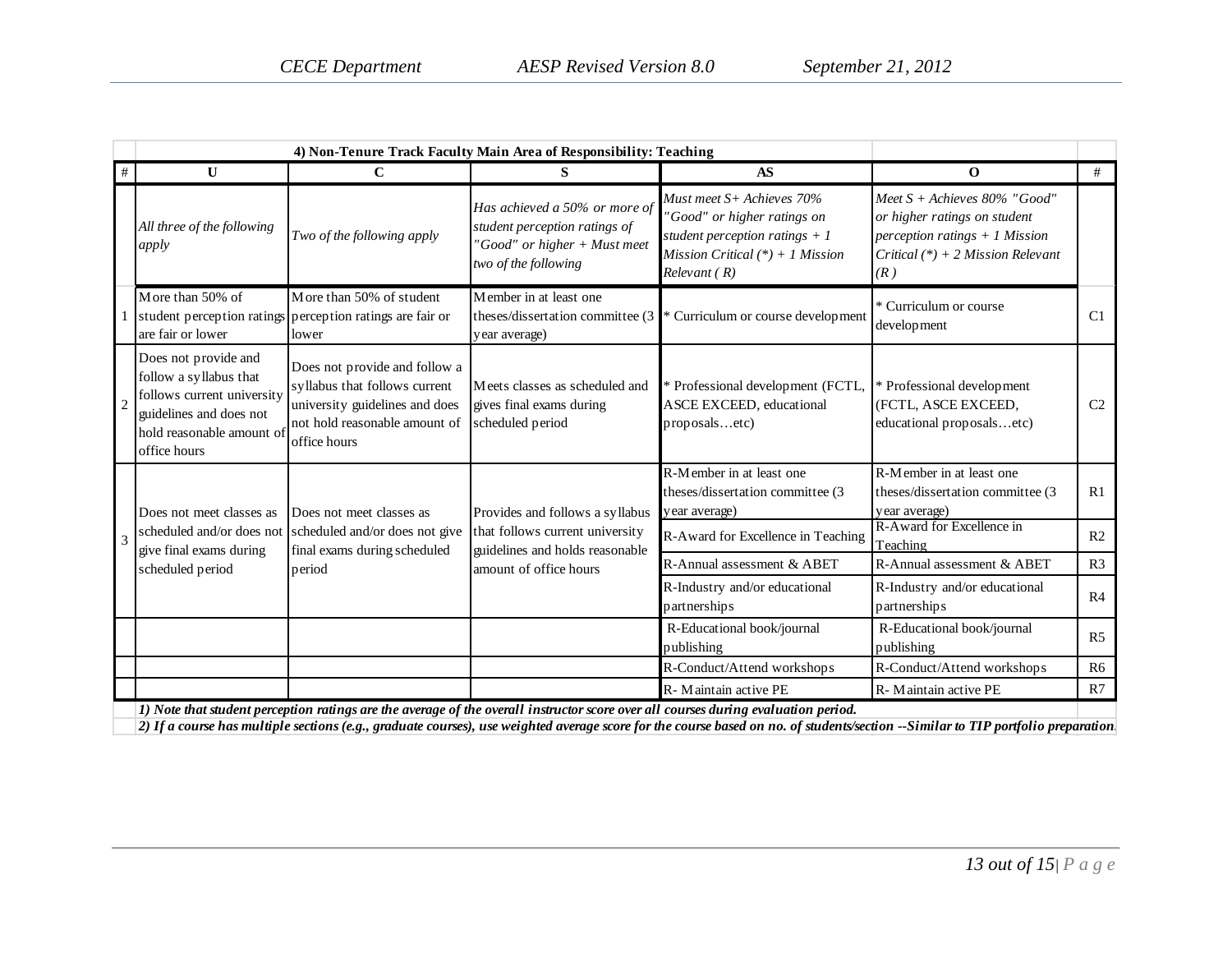### **5) Non-Tenure Track Faculty Main Area of Responsibility: Research**

Non-tenure track faculty members who have research as their main area of responsibility include full-time "Research Associates" funded through fellowships, in the form of research grants (doctoral and post-master researchers), fixed-term fellowships (postdoctoral researchers), or open-ended fellowships (experienced researchers). Also, some research associates maybe assigned teaching responsibilities in their letters of appointment. Therefore, evaluation of this type of non-tenure track faculty depends on the responsibilities identified in their letters of appointment.

The following rubric describes guidelines for important areas used to evaluate the above type of non-tenure track faculty. Specifically, their letters of appointment may mention one or more of the following areas listed below, and specify the level of emphasis in each of these areas:

• Authors/co-authors research reports.

• Authors/co-authors book chapters or participates in a collective book as an author/coauthor of the section.

• Authors/co-authors manuscripts/professional articles and submits them to peerreviewed journals or equivalent category (to be justified) in the relevant field with supervisor.

• Carries out oral and/or poster presentations of research work during academic conferences/workshops.

• Generates patents filed through the UCF's Office of Research & Commercialization (ORC).

- Writes research proposals and/or assists supervisor in writing research proposals.
- Maintains and manages the experimental and/or computer laboratory as stated in the letters of appointment.

• Completes other relevant administrative and/or service work as stated in the letter of appointment.

• Teaches classes and achieves "Satisfactory" or better rating according to teaching rubric in the previous page if teaching is part of the assigned responsibilities per letters of appointment.

Supervisors of non-tenure track research type faculty will evaluate them based on the above guidelines, and responsibilities identified in their letters of appointment, with the final outcome being either "Satisfactory" or "Unsatisfactory."